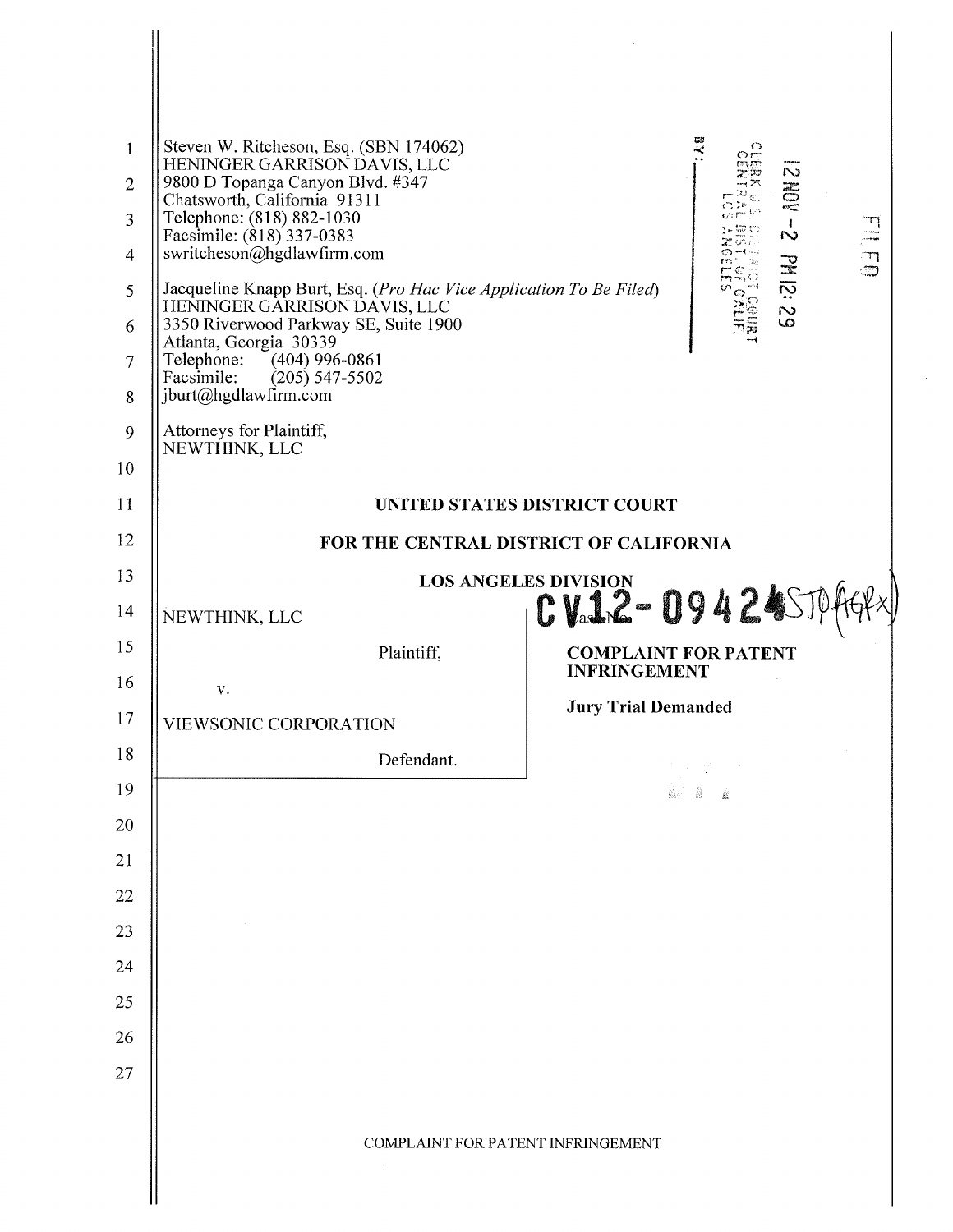| 1              | PLAINTIFF'S ORIGINAL COMPLAINT                                                                            |  |  |  |
|----------------|-----------------------------------------------------------------------------------------------------------|--|--|--|
| $\overline{2}$ | Plaintiff Newthink, LLC ("Plaintiff"), by and through its undersigned counsel, files this                 |  |  |  |
| 3              | Original Complaint against Defendant Viewsonic Corporation ("Defendant" or "Viewsonic") as                |  |  |  |
| 4              | follows:                                                                                                  |  |  |  |
| 5              | <b>NATURE OF THE ACTION</b>                                                                               |  |  |  |
| 6              | 1.<br>This is a patent infringement action to stop Defendant's infringement of Plaintiff's                |  |  |  |
| 7              | United States Patent No. 6,630,939 entitled "Portable, Read-Only Electronic Display Unit"                 |  |  |  |
| 8              | (hereinafter, the "949 patent"; a copy of which is attached hereto as Exhibit A). Plaintiff is the        |  |  |  |
| 9              | owner of the '939 patent. Plaintiff seeks injunctive relief and monetary damages.                         |  |  |  |
| 10             | <b>PARTIES</b>                                                                                            |  |  |  |
| 11             | 2.<br>Plaintiff is a limited liability company organized and existing under the laws of the               |  |  |  |
| 12             | state of Florida. Plaintiff maintains its principal place of business at 20 Island Avenue, Suite 911,     |  |  |  |
| 13             | Miami, Florida 33139. Plaintiff is the owner of the patent-in-suit and possesses the right to sue for     |  |  |  |
| 14             | infringement and recover past damages.                                                                    |  |  |  |
| 15             | 3.<br>Upon information and belief, Defendant is a corporation organized and existing under                |  |  |  |
| 16             | the laws of the State of Delaware, with its principal place of business located at 381 Brea Canyon        |  |  |  |
| 17             | Road, Walnut, California 91789.                                                                           |  |  |  |
| 18             | <b>JURISDICTION AND VENUE</b>                                                                             |  |  |  |
| 19             | This action arises under the Patent Laws of the United States, 35 U.S.C. § 1 et seq.,<br>4.               |  |  |  |
| 20             | including 35 U.S.C. §§ 271, 281, 283, 284, and 285. This Court has subject matter jurisdiction over       |  |  |  |
| 21             | this case for patent infringement under 28 U.S.C. §§ 1331 and 1338(a).                                    |  |  |  |
| 22             | 5.<br>The Court has personal jurisdiction over Defendant because: Defendant is present                    |  |  |  |
| 23             | within or has minimum contacts with the State of California and the Central District of California;       |  |  |  |
| 24             | Defendant has purposefully availed itself of the privileges of conducting business in the State of        |  |  |  |
| 25             | California and in the Central District of California; Defendant has sought protection and benefit from    |  |  |  |
| 26             | the laws of the State of California; Defendant regularly conducts business within the State of            |  |  |  |
| 27             | California and within the Central District of California; and Plaintiff's causes of action arise directly |  |  |  |
| 28             | 1<br>COMPLAINT FOR PATENT INFRINGEMENT                                                                    |  |  |  |
|                |                                                                                                           |  |  |  |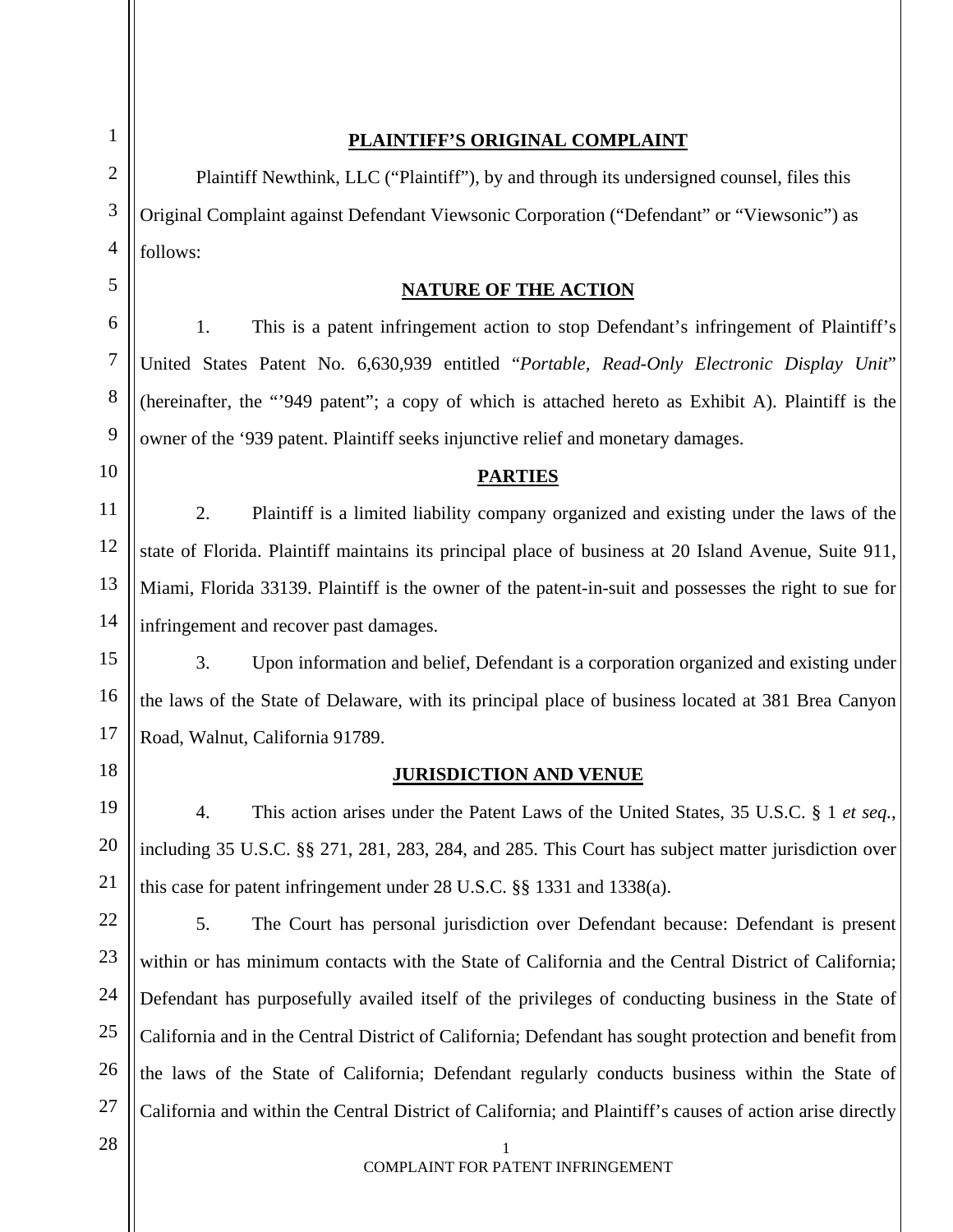from Defendant's business contacts and other activities in the State of California and in the Central District of California.

6. More specifically, Defendant, directly and/or through authorized intermediaries, ships, distributes, offers for sale, sells, and/or advertises (including the provision of an interactive web page) its products and services in the United States, the State of California, and the Central District of California. Upon information and belief, Defendant has committed patent infringement in the State of California and in the Central District of California. Defendant solicits customers in the State of California and in the Central District of California. Defendant has many paying customers who are residents of the State of California and the Central District of California and who each use Defendant's products and services in the State of California and in the Central District of California.

12 7. Venue is proper in the Central District of California pursuant to 28 U.S.C. §§ 1391 and 1400(b).

13

14

15

16

17

18

1

2

3

4

5

6

7

8

9

10

11

## **COUNT I – PATENT INFRINGEMENT**

8. The '939 Patent was duly and legally issued by the United States Patent and Trademark Office on October 7, 2003, after full and fair examination for thin, flat, self-contained electronic display units. Plaintiff is the owner of the '939 Patent and possesses all substantive rights and rights of recovery under the '939 Patent, including the right to sue for infringement and recover past damages.

19 20 21 22 23 24 25 26 9. Plaintiff is informed and believes that Viewsonic makes, uses, sells, distributes and otherwise provides thin, flat, self-contained display units including, but not limited to, the gTablet, the Viewpad 10, Viewpad 10e, and Viewpad 10pro tablets ("the Viewsonic Devices") and associated hardware and software. Upon information and belief, Viewsonic has infringed and continues to infringe one or more claims of the '939 Patent by making, using, providing, offering to sell, and selling (directly or through intermediaries), in this district and elsewhere in the United States, thin, flat, self-contained display units, including the Viewsonic Devices. Viewsonic has further willfully infringed the '939 patent, as Viewsonic has been aware of the patents-in-suit since at least April 16,

27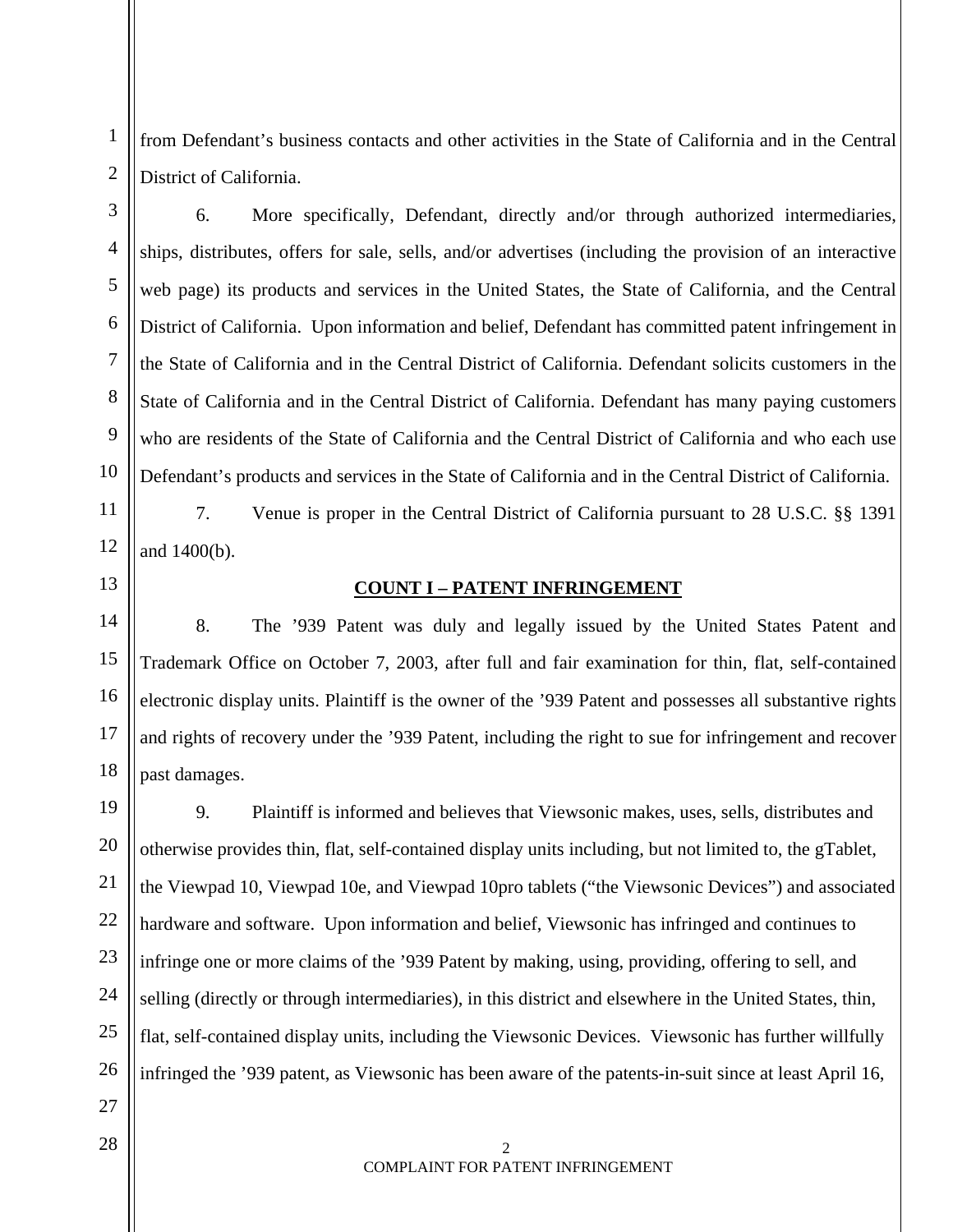| $\mathbf{1}$     | 2012, which is the date Plaintiff notified Viewsonic of the '939 patent and the accused product         |  |  |  |
|------------------|---------------------------------------------------------------------------------------------------------|--|--|--|
| $\overline{c}$   | identified above.                                                                                       |  |  |  |
| 3                | 10.<br>Defendant's aforesaid activities have been without authority and/or license from                 |  |  |  |
| $\overline{4}$   | Plaintiff.                                                                                              |  |  |  |
| 5                | 11.<br>Plaintiff is entitled to recover from the Defendant the damages sustained by Plaintiff           |  |  |  |
| $\boldsymbol{6}$ | as a result of the Defendant's wrongful acts in an amount subject to proof at trial, which, by law,     |  |  |  |
| 7                | cannot be less than a reasonable royalty, together with interest and costs as fixed by this Court under |  |  |  |
| 8                | 35 U.S.C. § 284.                                                                                        |  |  |  |
| 9                | 12.<br>Defendant's infringement of Plaintiff's exclusive rights under the '939 patent will              |  |  |  |
| 10               | continue to damage Plaintiff, causing irreparable harm for which there is no adequate remedy at law,    |  |  |  |
| 11               | unless enjoined by this Court.                                                                          |  |  |  |
| 12               | <b>JURY DEMAND</b>                                                                                      |  |  |  |
| 13               | 13.<br>Plaintiff hereby requests a trial by jury pursuant to Rule 38 of the Federal Rules of            |  |  |  |
| 14               | Civil Procedure.                                                                                        |  |  |  |
| 15               | <b>PRAYER FOR RELIEF</b>                                                                                |  |  |  |
| 16               | Plaintiff respectfully requests that the Court find in its favor and against Defendant, and that        |  |  |  |
| 17               | the Court grant Plaintiff the following relief:                                                         |  |  |  |
| 18               | A. An adjudication that one or more claims of the '939 Patent have been infringed, either               |  |  |  |
| 19               | literally and/or under the doctrine of equivalents, by the Defendant and that such                      |  |  |  |
| 20               | infringement was willful;                                                                               |  |  |  |
| 21               | B. An award to Plaintiff of damages adequate to compensate Plaintiff for the                            |  |  |  |
| 22               | Defendant's acts of infringement together with pre-judgment and post-judgment                           |  |  |  |
| 23               | interest;                                                                                               |  |  |  |
| 24               | C. A grant of permanent injunction pursuant to 35 U.S.C. § 283, enjoining the Defendant                 |  |  |  |
| 25               | from further acts of infringement with respect to the claims of the '939 Patent;                        |  |  |  |
| 26               | D. That this Court declare this to be an exceptional case and award Plaintiff its                       |  |  |  |
| 27               | reasonable attorneys' fees and costs in accordance with 35 U.S.C. §285; and                             |  |  |  |
| 28               | 3<br>COMPLAINT FOR PATENT INFRINGEMENT                                                                  |  |  |  |
|                  |                                                                                                         |  |  |  |
|                  |                                                                                                         |  |  |  |

 $\mathsf{I}\mathsf{I}$